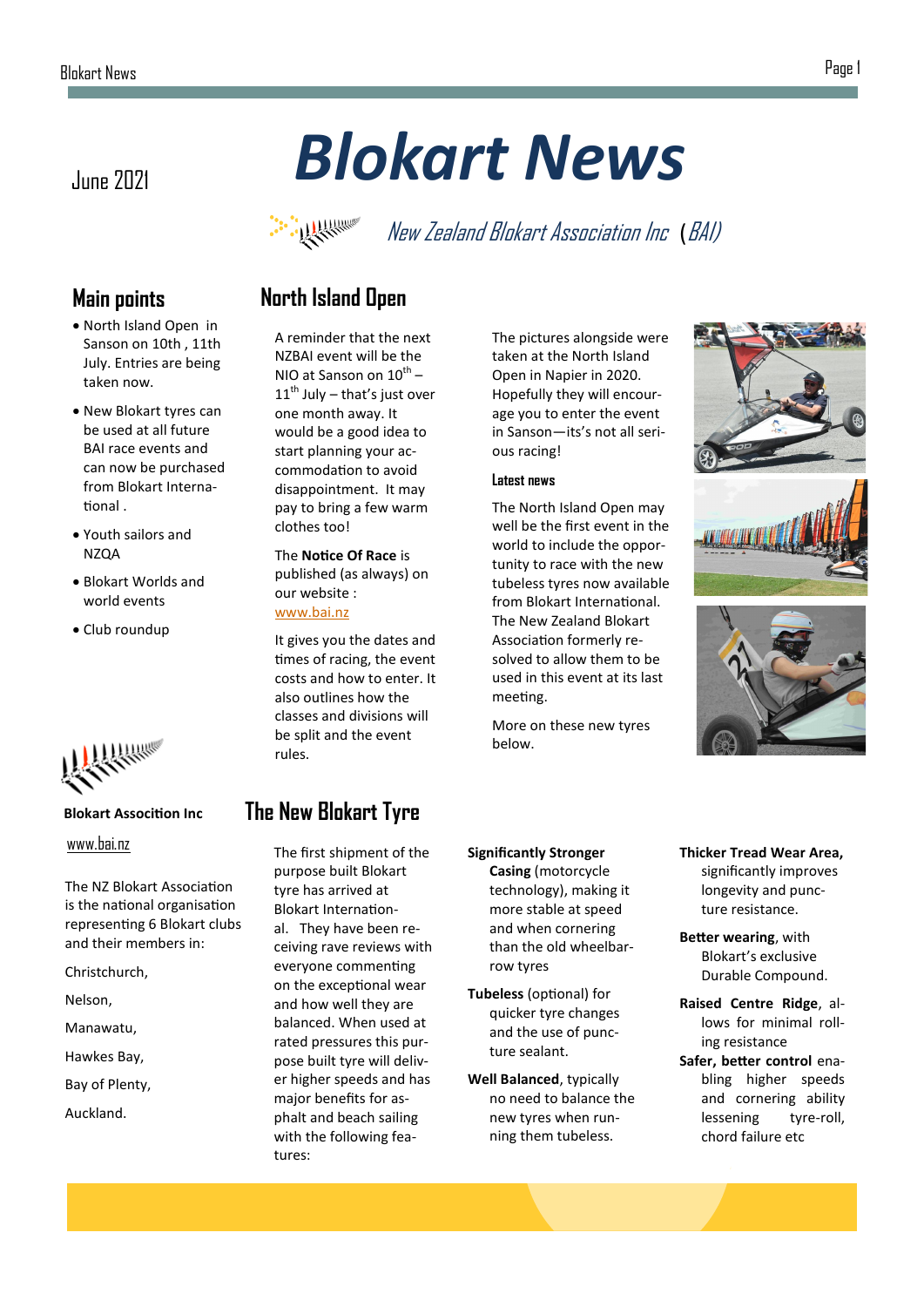RRP \$28.20ea (Club Member discounts apply)



## **Tubeless Valve Stems**

Tubeless Valve Stems are available, and necessary for all wheels that you are fitting these tyres to, so get a couple of spares!

Short valve length to prevent damage from 'rubbing wheels'.

Valve Pullers are available to properly seat the valve stem in rims

RRP\$1.95ea

## **Tubeless Valve Pullers**

Tubeless Valve Stem Pullers are a necessary tool for fitting the valve stems to rims.

If you haven't already got one, Blokart have them in stock.

The Thread Tap and Valve remover on the Valve Pullers are also very useful.

**RRP \$11ea** 

## **Tubeless Tyre Sealant**

Not essential, but for additional puncture protection a liquid sealant will be available.

Finish Line sealant features incredible protection against puncturing from objects up to 2mm diameter! It also seals the tyre bead and valve stem for extra protection.

In testing, tyres we pumped to maximum pressure and then stabbed repeatedly (6 times) with 75mm x 2.5mm nails, which resulted in only 5psi pressure loss. **RRP \$31** (240ml bottle does 3 Blokart tyres at 80ml per tyre)

## **Tubeless Tyre Fitting Tips:**

The trick to fitting the tyres is to put a tube in the tyre (without the rim) slightly inflated to widen the beads and leave overnight. This helps the beads seal on the rim.

Removing the valve core and using a compressor to flow a large volume of air also helps a lot to seal the beads.

Once the tyre has developed a memory it is often possible to use a hand pump.